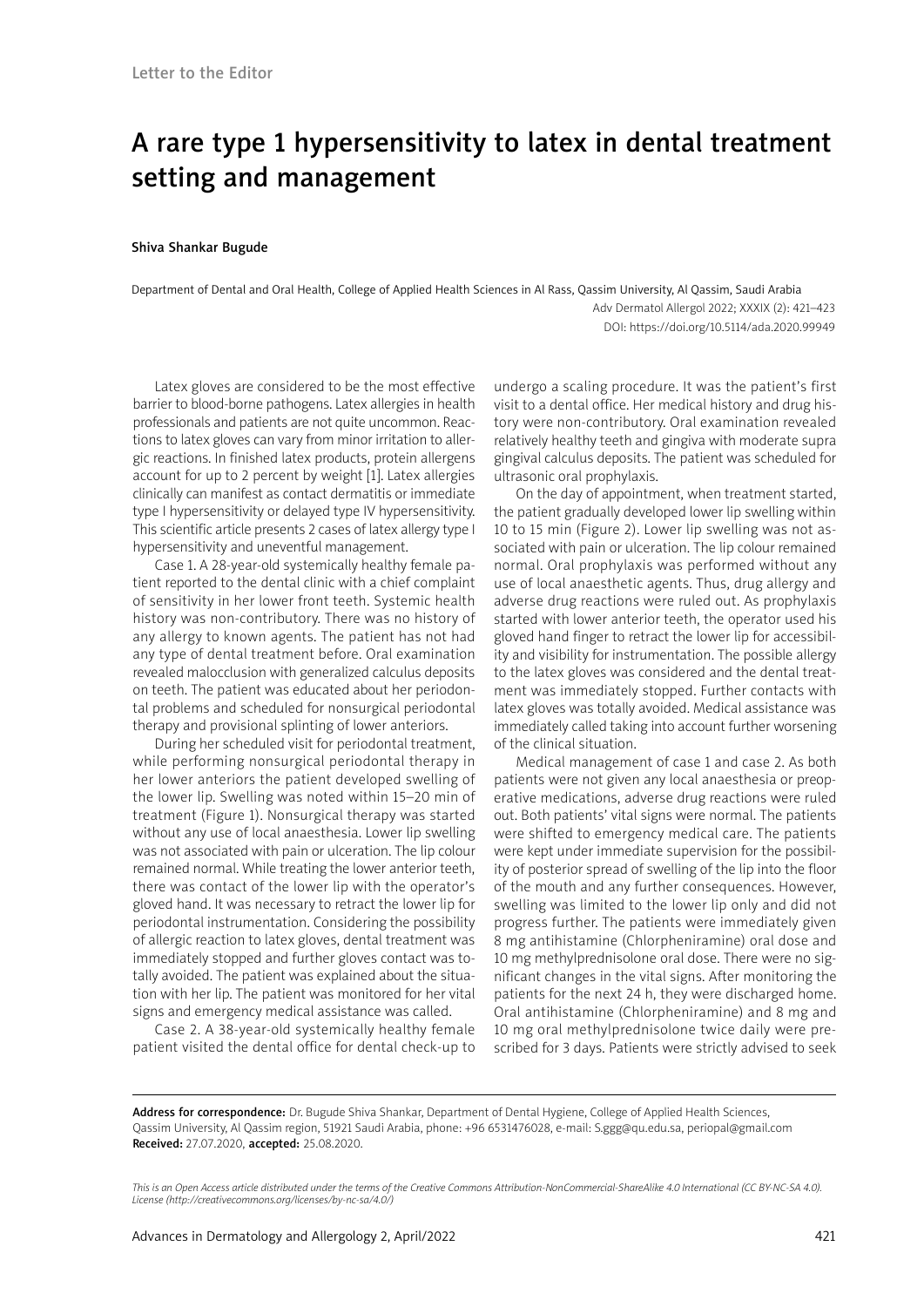

Figure 1. A – Picture showing lip swelling because of type 1 hypersensitivity to latex gloves.  $B$  – Total recovery picture after 3 days of taking medications

medical advice in case of any further problems. In the subsequent follow-up period after 3 days, lip swelling was totally reduced in both cases, returning to normal (Figure 1). The patients were educated about the latex allergy and further precautions. Oral antihistamine was stopped and oral hydrocortisone was gradually reduced in tapering doses in the next 2 weeks. Further periodontal treatment was performed wearing non-latex gloves. No untoward events were noted because of the use of latex-free gloves.

The prevalence estimation of latex allergy in the general population is 1%. Latex allergy clinically can manifest as non-allergic contact dermatitis or immediate type I hypersensitivity or delayed type IV hypersensitivity [2]. Non-allergic contact dermatitis and elayed type IV hypersensitivity are the commonest types of latex allergy noted in dental clinical practice.

Contact dermatitis is an immediate response and it is clinically limited to the latex contact area. Clinically, the contact area has presentations such as skin/mucous membrane erythema, vesicles, and chapping [3].

Type IV hypersensitivity occurs 24 to 96 h following exposure to latex with symptoms like erythema, papules, eczema, weeping, pruritus, and vesicles. Symptoms may or may not expand beyond the area of direct contact [4]. Type IV hypersensitivity is diagnosed by patch testing [5, 6].

Type I latex hypersensitivity is less prevalent than the other types. The clinical changes are noted within minutes to a maximum of 2 h after exposure to the allergen. Symptoms include pruritus, erythema, oedema, rhinoconjunctivitis, urticaria, dyspnoea, palpitations, dizziness, bronchospasm, vasodilation, gastrointestinal cramping, vomiting, hypotension and even death [7].

The diagnosis is based on clinical judgement and ruling out other possibilities. Four different stages have been identified on the basis of reaction severity [8]: 1) urticaria: localized to the contact area, 2) generalized urticaria with angioedema, 3) urticaria and mucous membrane symptoms, 4) anaphylactic shock.

Both cases presented in the article had no history of prior dental treatment. In both cases the treatment started in the lower anterior region and the lower lip was retracted for accessibility and visibility for periodontal instrumentation. Thus, the clinical manifestations were indeed limited to the major contact area, which is the lower lip. The treatments in both patients were performed without any use of local anaesthesia. This ruled out the possible adverse drug reactions to local anaesthesia or related compounds in the respective agent. The patients did not receive any premedication, which suggested no role of any drug in the clinical changes observed in the lower lip. The observed clinical changes in the lower lip were suggestive of type I or immediate hypersensitivity to latex glove contact. As patients were conscious with no respiratory embarrassment and vitals were stable, oral emergency drugs were employed. The patients were constantly monitored for any worsening changes under medical supervision for the next 24 h. By the fourth day, the patients' lip condition returned to normal. This case report has its own limitations. Both cases were diagnosed as type 1 hypersensitivity to latex based on the clinical course only. There were no further diagnostic skin prick tests carried out to confirm the clinical diagnosis. Patients were not willing to undergo the confirmatory patch tests. Patients were afraid to undergo the skin prick test as it may lead to medical emergencies.

The development of latex allergy is associated with the following high risk factors: 1) spina bifida, 2) family history of atopy, 3) atopy, 4) congenital urinary tract anomalies, 5) history of multiple surgeries or catheterizations, 6) gastrointestinal malformations.

A skin prick test is the gold standard test to diagnose latex allergy [9]. Routine testing of patients and healthcare workers may not be practical, but individuals who fall in the high-risk group should be tested. Allergic reac